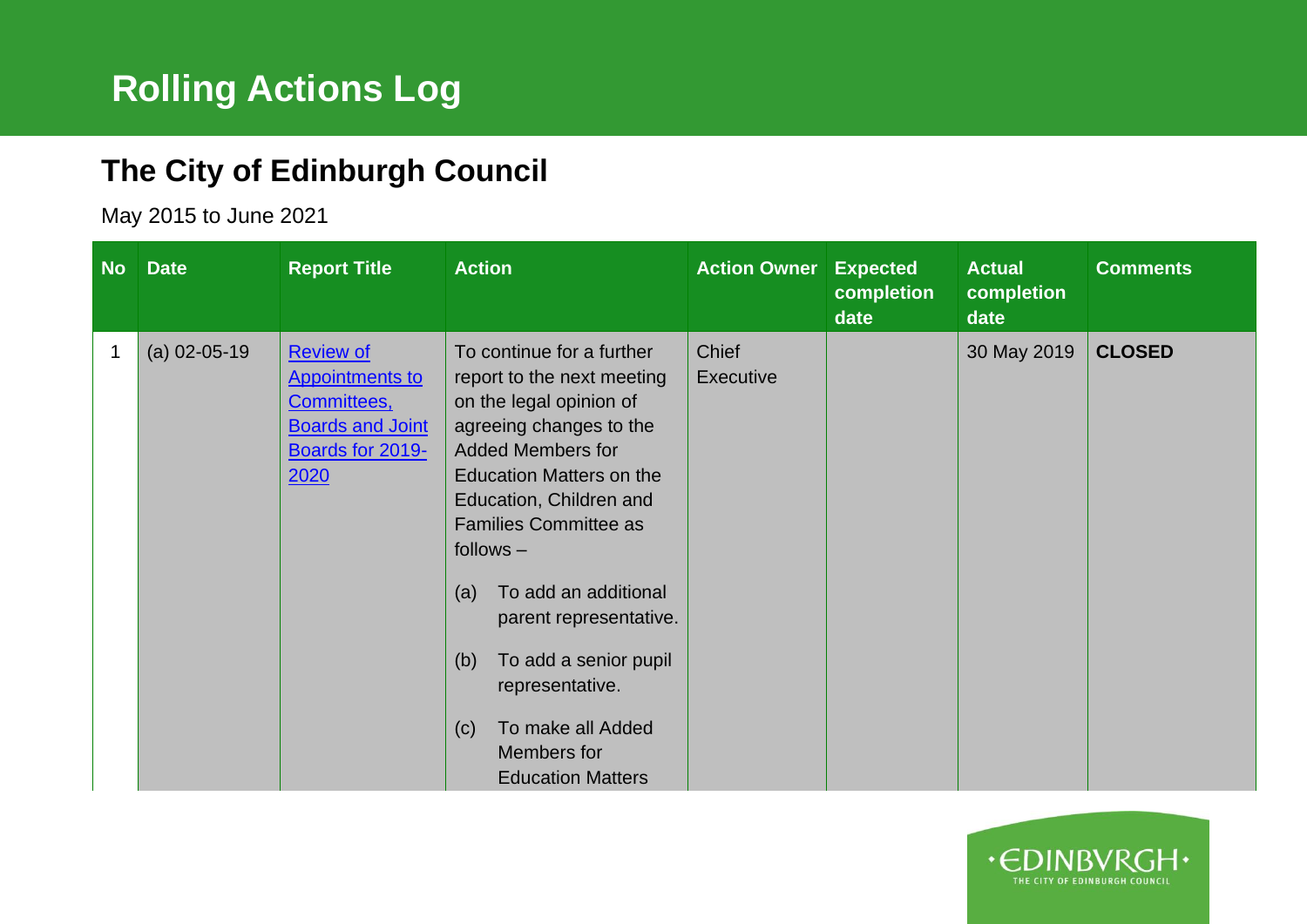| <b>Date</b>        | <b>Report Title</b>                                                                                                                             | <b>Action</b>                                                                                                                                                                                                                                                                                                                                                                                                                                                                                                                    |                          | <b>Expected</b><br>completion<br>date | <b>Actual</b><br>completion<br>date | <b>Comments</b>               |
|--------------------|-------------------------------------------------------------------------------------------------------------------------------------------------|----------------------------------------------------------------------------------------------------------------------------------------------------------------------------------------------------------------------------------------------------------------------------------------------------------------------------------------------------------------------------------------------------------------------------------------------------------------------------------------------------------------------------------|--------------------------|---------------------------------------|-------------------------------------|-------------------------------|
|                    |                                                                                                                                                 | non-voting members.                                                                                                                                                                                                                                                                                                                                                                                                                                                                                                              |                          |                                       |                                     |                               |
| (b) $30 - 05 - 19$ | <b>Added Members</b><br>and Voting Rights<br>on the Education,<br><b>Children and</b><br><b>Families</b><br>Committee -<br><b>Legal Opinion</b> | To delay the<br>1)<br>determination of<br>whether to add<br>members and<br>whether or not to<br>remove voting rights<br>of added members to<br>the August sitting of<br>Council, to allow time<br>for review of similar<br>proposals being<br>implemented by Perth<br>and Kinross Council.<br>To ask officers to<br>2)<br>update the report for<br>the Meeting Papers<br>of the August Council<br>to include information<br>on the outcomes of<br>changes to voting<br>rights of added<br>members on the<br><b>Education and</b> | Chief<br>Executive       | Ongoing                               |                                     | See Rolling<br>Action 2 below |
|                    |                                                                                                                                                 |                                                                                                                                                                                                                                                                                                                                                                                                                                                                                                                                  | <b>Lifelong Learning</b> |                                       | <b>Action Owner</b>                 |                               |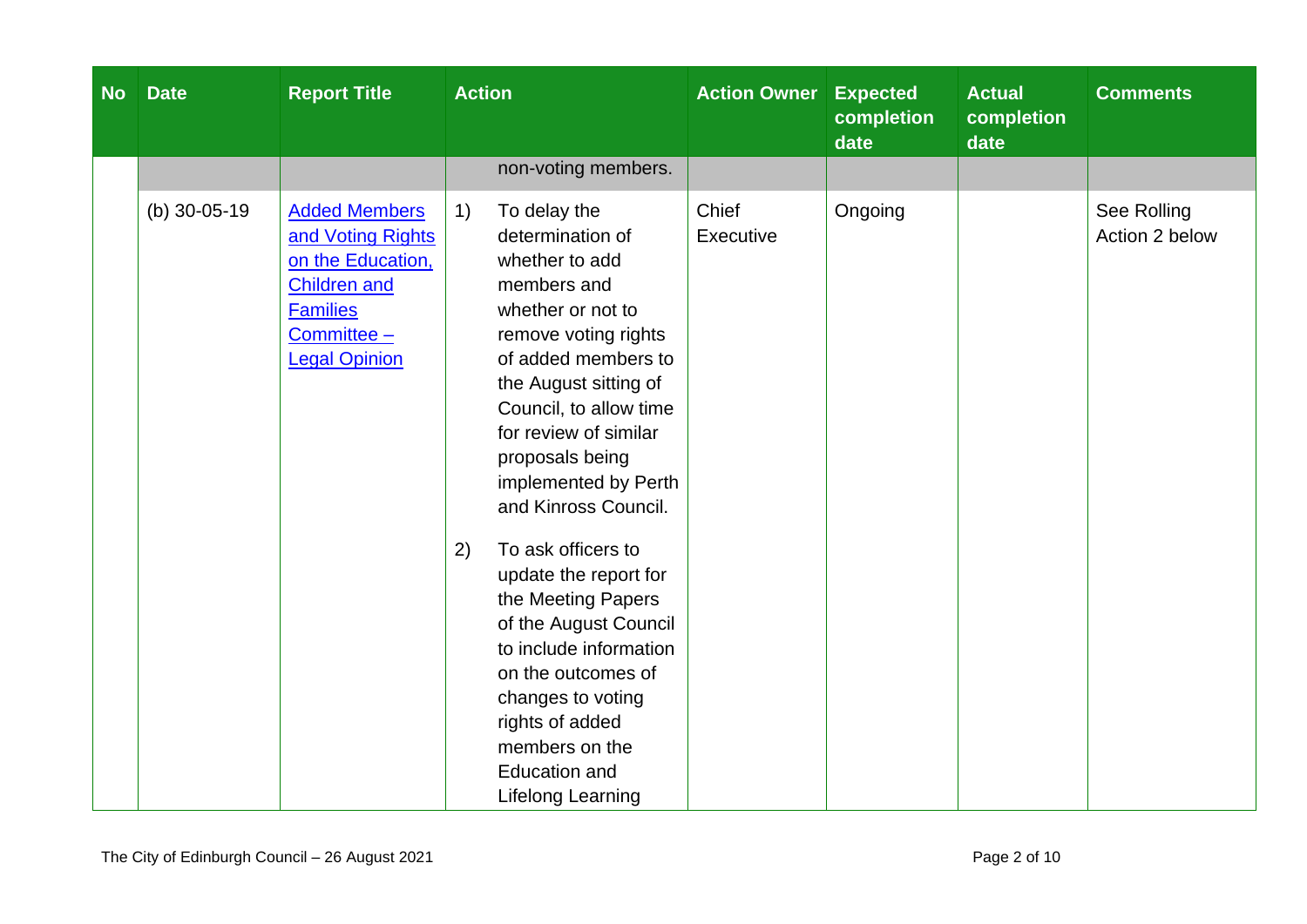| <b>No</b>      | <b>Date</b> | <b>Report Title</b>                                                                                                          | <b>Action</b>                                                                                                                                                                                                                                                                                                                                                                                                                                                                                                    | <b>Action Owner Expected</b>                                                                  | completion<br>date | <b>Actual</b><br>completion<br>date | <b>Comments</b>                                                                                                                                                                                                                                                                                                                                                               |
|----------------|-------------|------------------------------------------------------------------------------------------------------------------------------|------------------------------------------------------------------------------------------------------------------------------------------------------------------------------------------------------------------------------------------------------------------------------------------------------------------------------------------------------------------------------------------------------------------------------------------------------------------------------------------------------------------|-----------------------------------------------------------------------------------------------|--------------------|-------------------------------------|-------------------------------------------------------------------------------------------------------------------------------------------------------------------------------------------------------------------------------------------------------------------------------------------------------------------------------------------------------------------------------|
|                |             |                                                                                                                              | <b>Committee of Perth</b><br>and Kinross Council.                                                                                                                                                                                                                                                                                                                                                                                                                                                                |                                                                                               |                    |                                     |                                                                                                                                                                                                                                                                                                                                                                               |
| $\overline{2}$ | 22.08.19    | <b>Added Members</b><br>and Voting Rights<br>on the Education,<br><b>Children and</b><br><b>Families</b><br><b>Committee</b> | 1)<br>To agree to continue<br>the report and to<br>organise a series of<br>meetings with the<br>Faith Community to<br>examine their present<br>relationship with the<br>Council and explore<br>how the engagement<br>on the voting rights of<br>the Religious<br>Representatives<br>could be modernised.<br>To include<br>2)<br>consultation with<br>young people and the<br>parent community.<br>To agree that the<br>3)<br>report be submitted to<br>the meeting of the<br><b>Council in November</b><br>2019. | Interim<br>Executive<br>Director for<br><b>Education and</b><br>Children's<br><b>Services</b> | Ongoing            |                                     | <b>Update July</b><br>2020<br>Work on this was<br>suspended as a<br>result of the<br><b>COVID</b><br>emergency. As<br>conditions change<br>the work will<br>resume. The<br><b>Executive Director</b><br>is currently<br>discussing the<br>timetable for<br>resumption with<br>the Convener and<br>Vice Convener of<br>the Education,<br>Children and<br>Families<br>Committee |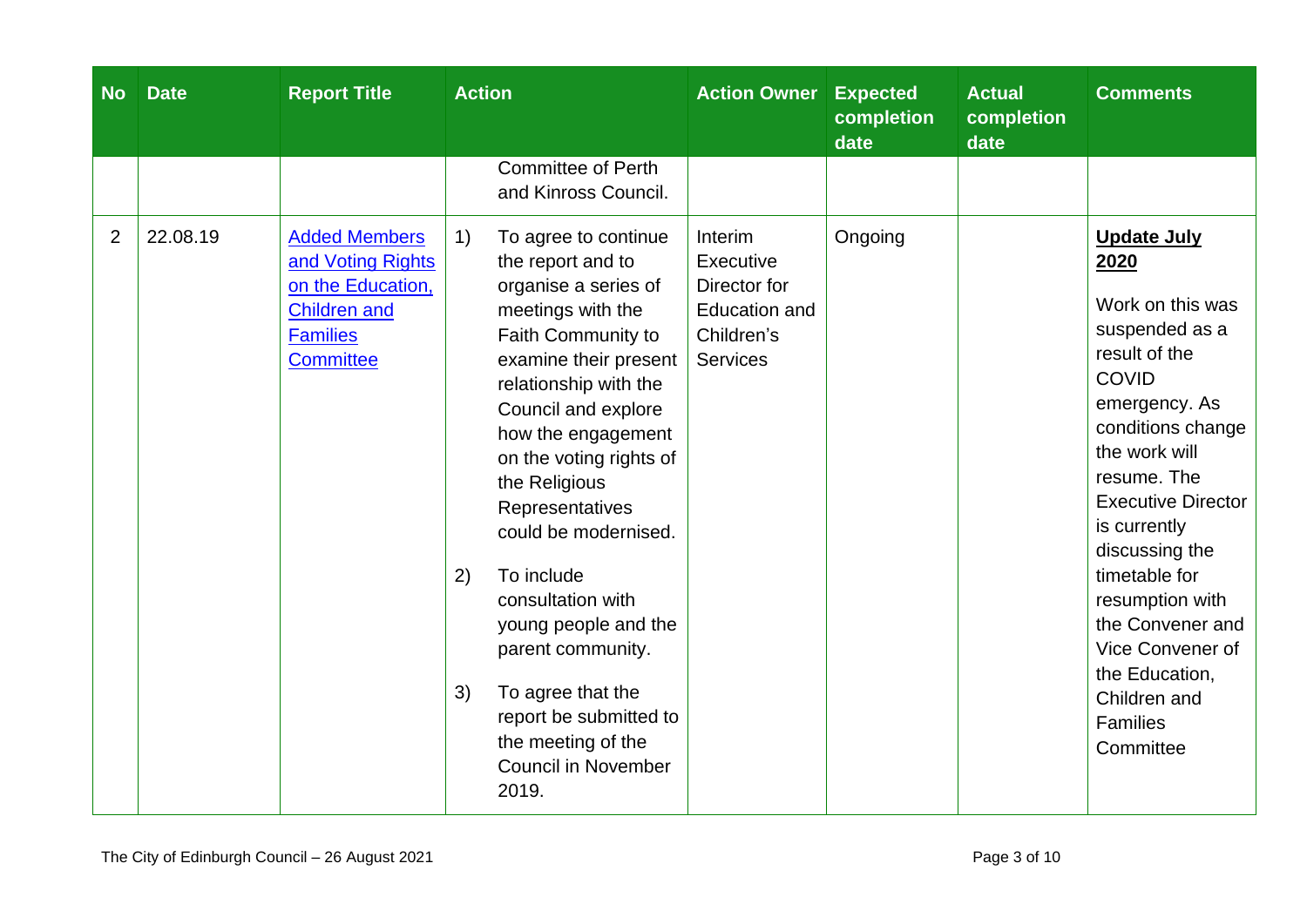| <b>No</b> | <b>Date</b>          | <b>Report Title</b>                                                                               | <b>Action</b>                                                                                                                                                                                                                                                                                                                                 | <b>Action Owner</b>               | <b>Expected</b><br>completion<br>date | <b>Actual</b><br>completion<br>date | <b>Comments</b>                                                                                                                                                                                                                                                                                                                                                                                                    |
|-----------|----------------------|---------------------------------------------------------------------------------------------------|-----------------------------------------------------------------------------------------------------------------------------------------------------------------------------------------------------------------------------------------------------------------------------------------------------------------------------------------------|-----------------------------------|---------------------------------------|-------------------------------------|--------------------------------------------------------------------------------------------------------------------------------------------------------------------------------------------------------------------------------------------------------------------------------------------------------------------------------------------------------------------------------------------------------------------|
| 3         | 22.08.19<br>04.02.21 | <b>Climate Change</b><br>Impact and<br>Management -<br>Motion by<br>Councillor<br><b>Macinnes</b> | Requests a report to<br>Council which indicates<br>clearly the work already<br>being undertaken and<br>needed across the Council<br>to meet heightened<br>demands caused by<br>extreme weather and<br>future considerations,<br>within 3 cycles.<br>To agree that a report<br>would be submitted to the<br>Council as previously<br>requested | Executive<br>Director of<br>Place | February<br>2021                      | April 2021                          | <b>Recommended</b><br>for closure<br>Update $-26$<br><b>August 2021</b><br>An update was<br>included in the<br>Transport and<br>Environment<br>Committee<br><b>Business Bulletin</b><br>on 22 April 2021.<br>Update - 4<br>February 2021<br>A briefing note on<br>this will be<br>circulated to<br>Transport and<br>Environment<br>Committee in<br>February 2021,<br>providing an<br>update on<br>progress so far. |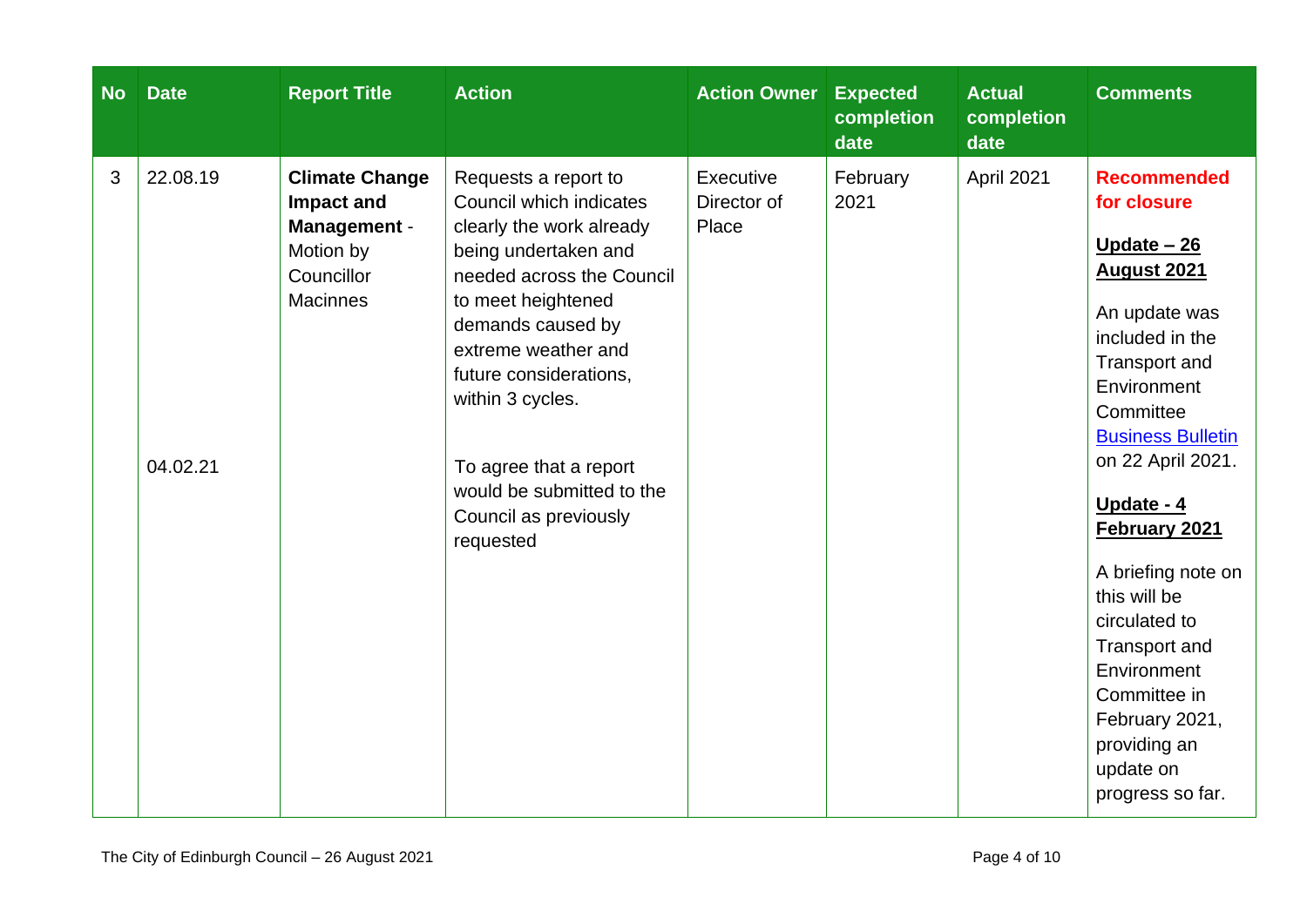| <b>No</b> | <b>Date</b> | <b>Report Title</b>                                                                                                 | <b>Action</b>                                                                                                                                                                                                                                                                                                                                                                                                                                                                                                                              | <b>Action Owner Expected</b>                                                                 | completion<br>date | <b>Actual</b><br>completion<br>date | <b>Comments</b>                                                                                                                                                                                                                                                                                                |
|-----------|-------------|---------------------------------------------------------------------------------------------------------------------|--------------------------------------------------------------------------------------------------------------------------------------------------------------------------------------------------------------------------------------------------------------------------------------------------------------------------------------------------------------------------------------------------------------------------------------------------------------------------------------------------------------------------------------------|----------------------------------------------------------------------------------------------|--------------------|-------------------------------------|----------------------------------------------------------------------------------------------------------------------------------------------------------------------------------------------------------------------------------------------------------------------------------------------------------------|
| 4         | 28.07.20    | 1140 Hours<br><b>Provision of</b><br><b>Early Learning</b><br>and Childcare -<br>Motion by<br>Councillor<br>Laidlaw | To ask the Executive<br><b>Director for Communities</b><br>and Families to report back<br>within one cycle as to what<br>provision could be made<br>available to the families of<br>Edinburgh and the costs<br>and feasibility of providing<br>the following options:<br>Full 1140 hours<br>provision as<br>envisaged<br>A phased scale-up<br>across the 2020-21<br>academic year<br>rising from 870<br>hours to<br>1140 hours<br>Provision of 1140<br>hours to the children<br>of key workers<br>The new timetable<br>for the delivery of | Interim<br>Executive<br>Director of<br><b>Education and</b><br>Children's<br><b>Services</b> | March 2021         | May 2021                            | <b>Recommended</b><br>for closure<br>A report was<br>submitted to the<br>Education<br>Children and<br>Families<br>Committee on 18<br>May 2021.<br>Update $-4$<br>February 2021<br>An update report<br>was submitted to<br>the Education,<br>Children and<br><b>Families</b><br>Committee on 13<br>October 2020 |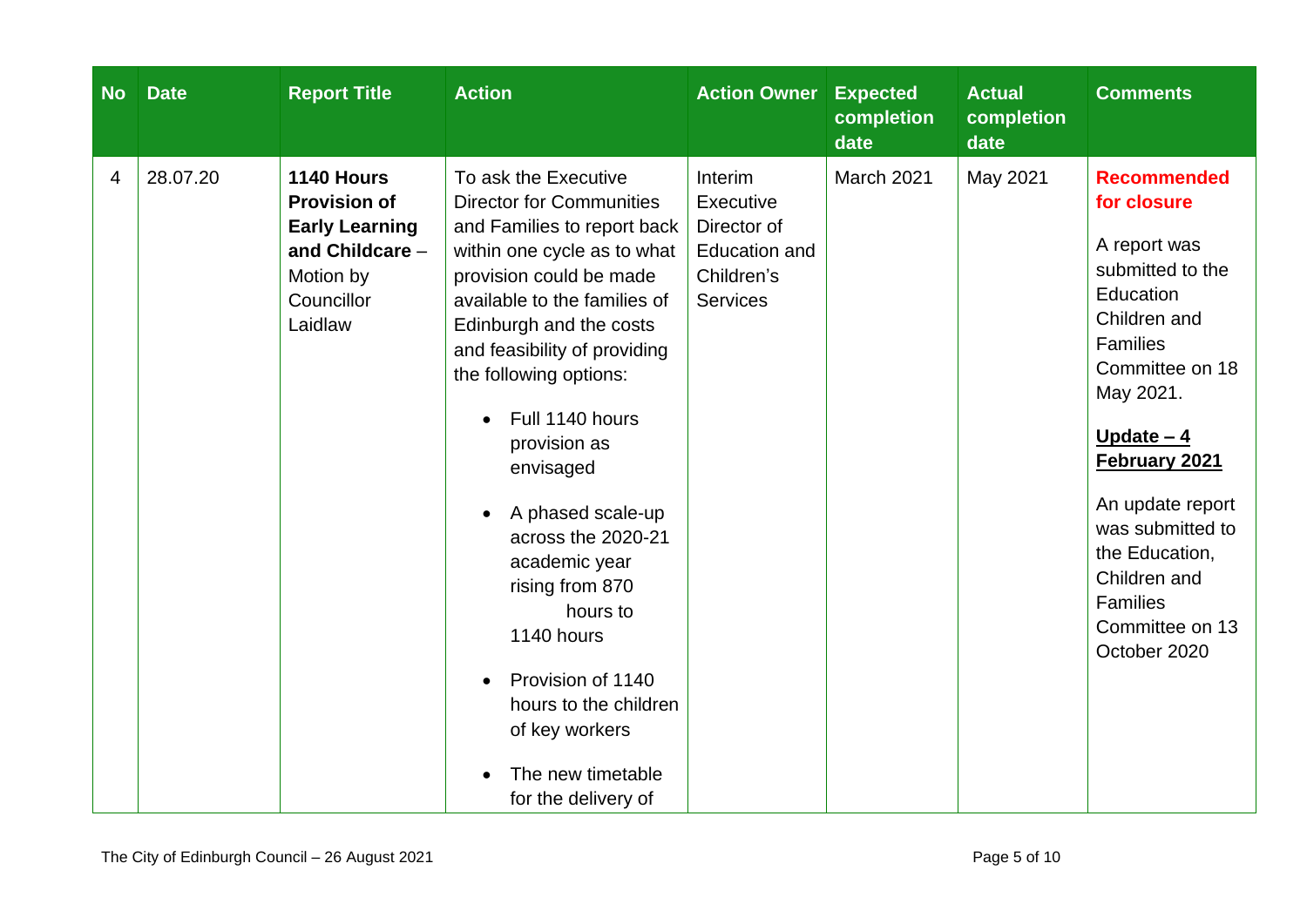| <b>No</b> | <b>Date</b> | <b>Report Title</b>                                                         | <b>Action</b>                                                                                                                                                                                                                                                                                                                          | <b>Action Owner</b>                                                             | <b>Expected</b><br>completion<br>date                   | <b>Actual</b><br>completion<br>date | <b>Comments</b>                                                                                                                                                       |
|-----------|-------------|-----------------------------------------------------------------------------|----------------------------------------------------------------------------------------------------------------------------------------------------------------------------------------------------------------------------------------------------------------------------------------------------------------------------------------|---------------------------------------------------------------------------------|---------------------------------------------------------|-------------------------------------|-----------------------------------------------------------------------------------------------------------------------------------------------------------------------|
|           |             |                                                                             | the new early year's<br>facilities planned for<br>August 2020 but<br>delayed by the<br>pandemic<br>This report to include how<br>the use of outdoor spaces<br>particularly forest<br>kindergartens could be<br>maximised for early<br>learning and childcare as<br>part of the 1140 hours<br>provision.                                |                                                                                 |                                                         |                                     |                                                                                                                                                                       |
| 5         | 17.09.20    | <b>Community</b><br><b>Councils -</b><br>Motion by<br><b>Councillor Rae</b> | To further agree to provide<br>a report on funding for<br><b>Community Councils</b><br>detailing awards of grant<br>for 2019/20 and 2020/21<br>with explanations of any<br>alterations in the grants<br>awarded and how support<br>for Community Councils<br>and other statutory<br>voluntary bodies will be<br>provided going forward | Chief<br>Executive/<br>Executive<br>Director of<br>Corporate<br><b>Services</b> | March 2020<br>(Culture and<br>Communities<br>Committee) |                                     | <b>Recommended</b><br>for closure<br>A report was<br>submitted to the<br>Culture and<br>Communities<br>Committee on 16<br>March 2021.<br>Update $-4$<br>February 2020 |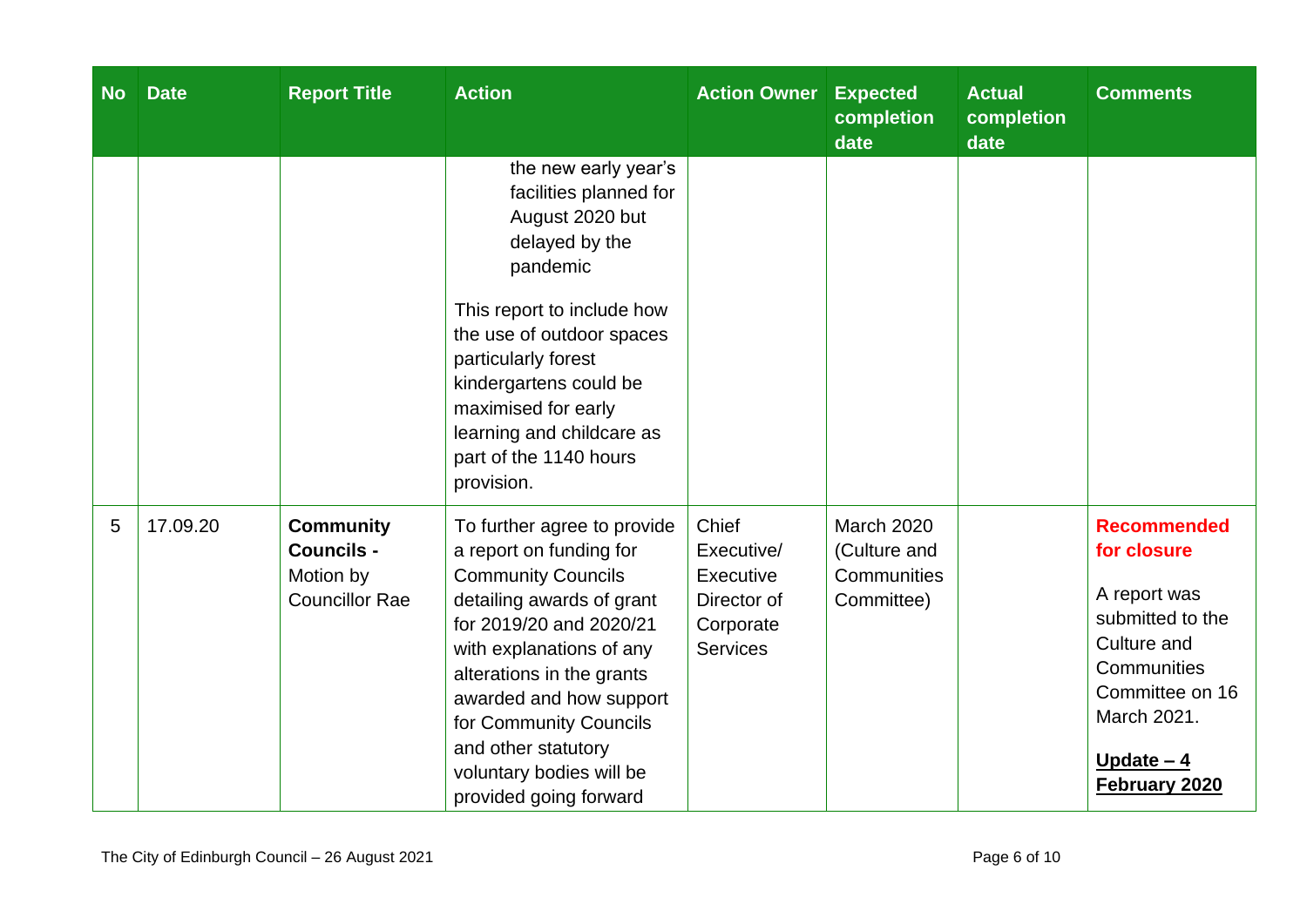| <b>No</b> | <b>Date</b> | <b>Report Title</b>                 | <b>Action</b>                                                                                                                                    | <b>Action Owner</b>                                      | <b>Expected</b><br>completion<br>date | <b>Actual</b><br>completion<br>date | <b>Comments</b>                                                                                                                                                                                                                                                                                      |
|-----------|-------------|-------------------------------------|--------------------------------------------------------------------------------------------------------------------------------------------------|----------------------------------------------------------|---------------------------------------|-------------------------------------|------------------------------------------------------------------------------------------------------------------------------------------------------------------------------------------------------------------------------------------------------------------------------------------------------|
|           |             |                                     | including what advice will<br>be given about meetings in<br>person and online. Report<br>should also explore joining<br>remote meetings by phone |                                                          |                                       |                                     | A briefing was<br>circulated to<br>Members in<br>November 2020<br>providing further<br>details on joining<br><b>Microsoft Teams</b><br>meetings via<br>phone and a<br>report on<br>Community<br>Councils is<br>scheduled for the<br>March meeting of<br>the Culture and<br>Communities<br>Committee. |
| 6         | 19.11.20    | <b>Public Holidays</b><br>2021-2027 | To agree that a further<br>report would be brought<br>back to Council to consider<br>the Edinburgh Spring<br>Holiday in 2022                     | Executive<br>Director of<br>Corporate<br><b>Services</b> | Ongoing                               |                                     | <u><b>Update - August</b></u><br>2021<br>Awaiting further<br>clarification from<br>CoSLA following<br>a national survey<br>on public holidays<br>for all 32 Councils                                                                                                                                 |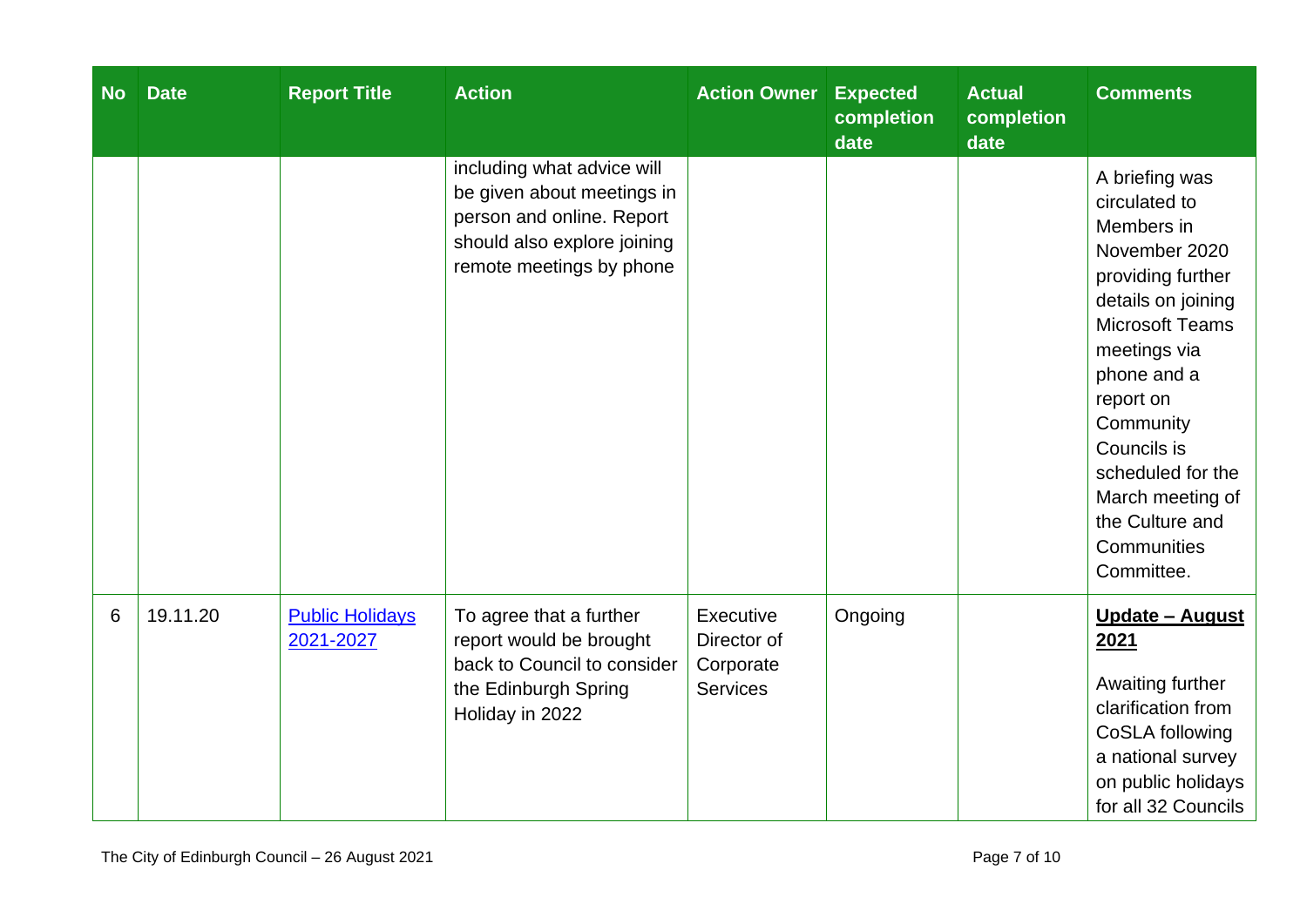| <b>No</b>      | <b>Date</b> | <b>Report Title</b>                                          | <b>Action</b>                                                                                                                                                                                                                                                                                                                                                                                                  | <b>Action Owner</b>                            | <b>Expected</b><br>completion<br>date | <b>Actual</b><br>completion<br>date | <b>Comments</b>                                                                  |
|----------------|-------------|--------------------------------------------------------------|----------------------------------------------------------------------------------------------------------------------------------------------------------------------------------------------------------------------------------------------------------------------------------------------------------------------------------------------------------------------------------------------------------------|------------------------------------------------|---------------------------------------|-------------------------------------|----------------------------------------------------------------------------------|
|                |             |                                                              |                                                                                                                                                                                                                                                                                                                                                                                                                |                                                |                                       |                                     | and are expecting<br>a further updated<br>position in the<br>Autumn.             |
| $\overline{7}$ | 04.02.21    | Year of Childhood<br>- Motion by<br><b>Councillor Dickie</b> | 1)<br>Agrees that the<br><b>Chief Executive</b><br>report to Full<br>Council in two<br>cycles on the<br>readiness of the<br>Council for the<br>commencement of<br>the UNCRC Bill;<br>progress with 'One<br>Edinburgh'; and,<br>building on 'What<br>Kind of Edinburgh?'<br>work, the assigning<br>of children<br>Ambassadors<br>across all Council<br>services.<br>2)<br>Agrees that a<br>further report comes | Chief<br>Executive<br>Executive<br>Director of | April 2021<br>February<br>2022        | 24 June<br>2021                     | <b>Recommended</b><br>for closure<br><b>Report to Council</b><br>on 24 June 2021 |
|                |             |                                                              | to the first Full                                                                                                                                                                                                                                                                                                                                                                                              | Corporate                                      |                                       |                                     |                                                                                  |